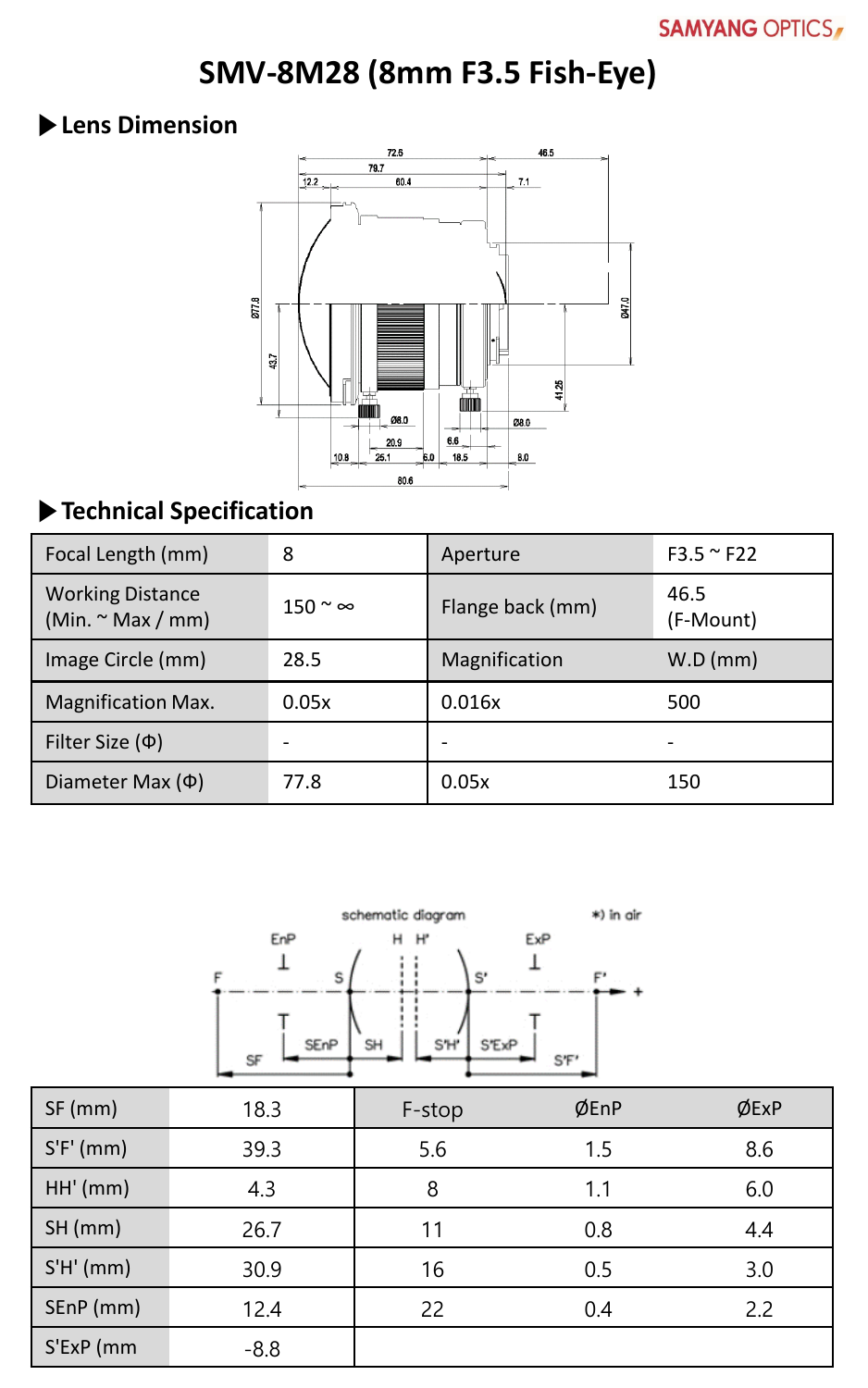#### **SAMYANG OPTICS**

#### **▶MTF Charts**







# **▶Distortion**